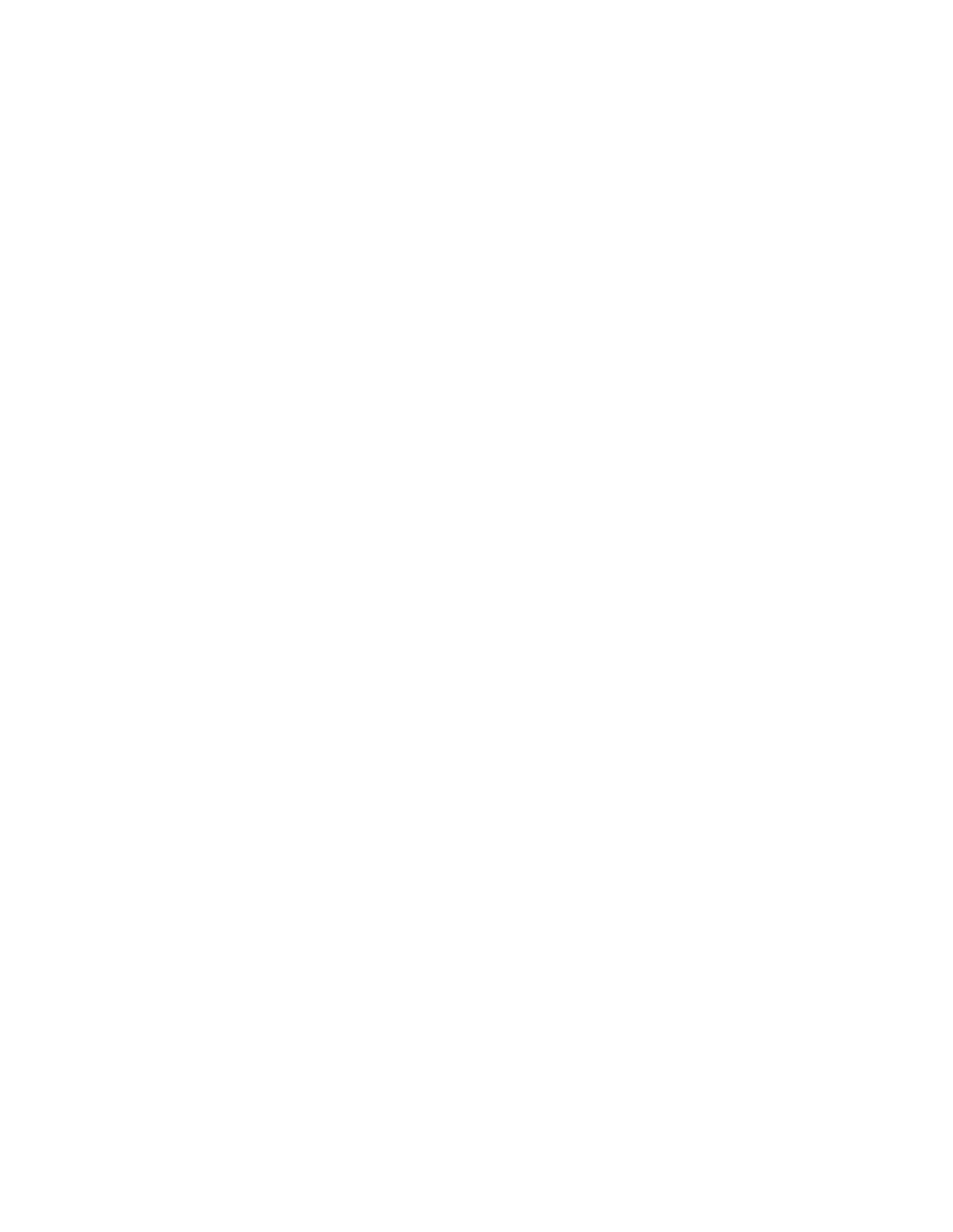

# **2022-2023 Medical Emergency Form**

Please complete and return with the Membership Application form. This information will be kept on file with the Mt Pleasant Figure Skating Club in case of illness or injury while your skater is at the ICE Arena. PLEASE PRINT CLEARLY TO ENSURE ACCURACY

| Emergency Contact (if parents cannot be reached):          |  |                                                                                                                          |  |
|------------------------------------------------------------|--|--------------------------------------------------------------------------------------------------------------------------|--|
|                                                            |  |                                                                                                                          |  |
| Relationship to Skater:<br><u> </u>                        |  |                                                                                                                          |  |
|                                                            |  |                                                                                                                          |  |
|                                                            |  |                                                                                                                          |  |
|                                                            |  |                                                                                                                          |  |
|                                                            |  |                                                                                                                          |  |
|                                                            |  | Please list any additional health related information you believe would be pertinent in case of a medical                |  |
|                                                            |  | In case of serious accident or illness and I cannot be reached, I hereby authorize the doctor or treatment center listed |  |
|                                                            |  |                                                                                                                          |  |
| be called. The cost of the ambulance is my responsibility. |  |                                                                                                                          |  |
|                                                            |  |                                                                                                                          |  |

(Signature of parent or guardian) (Date)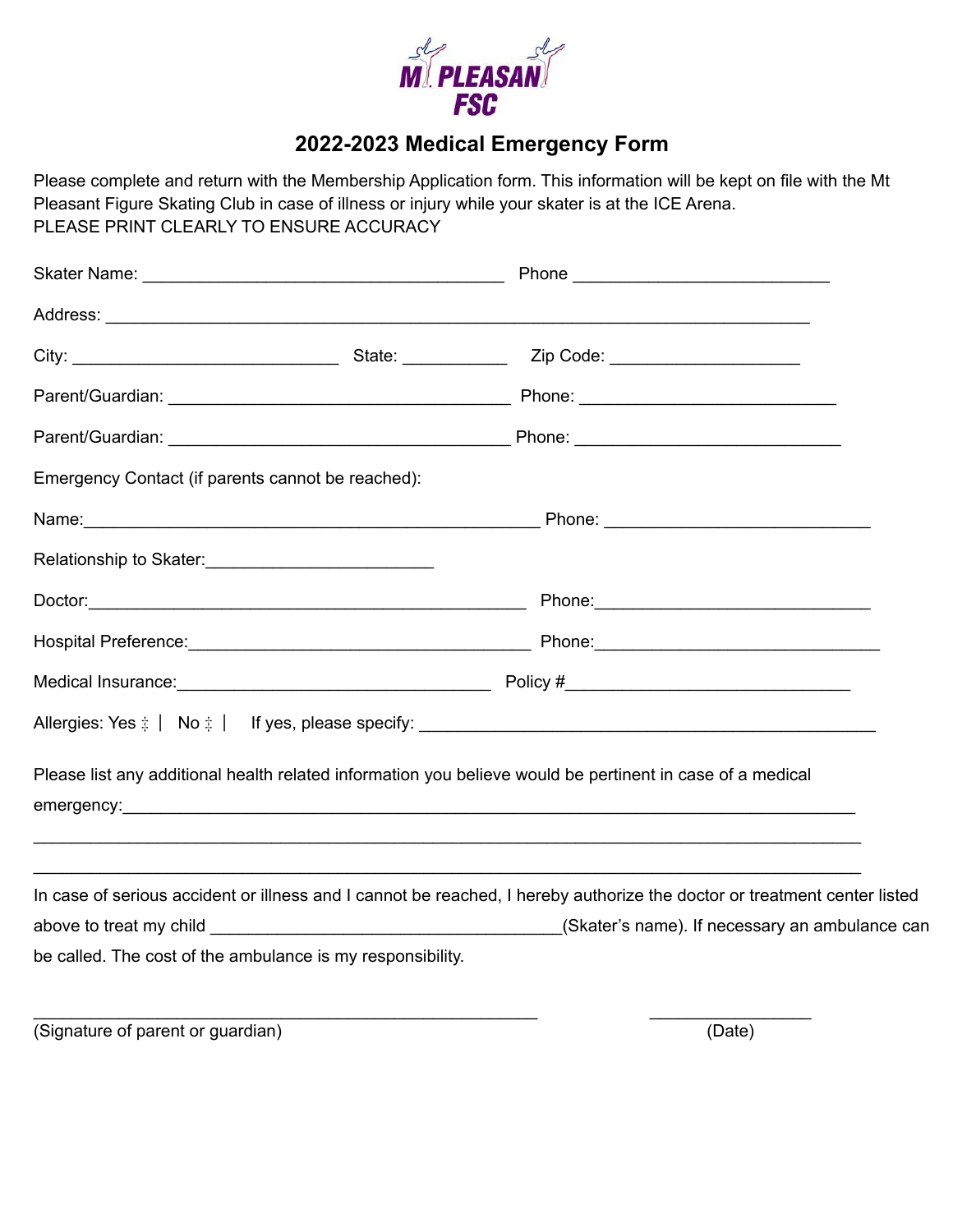

## Waiver & Release of Liability, Assumption of Risk and Indemnity Agreement

In consideration of participating in the Mt Pleasant Figure Skating Club activities, I represent that I understand the nature of figure skating activities ("activity") and that I am qualified, in good health and in proper physical condition to participate in such "activity". I acknowledge that if I believe event conditions are unsafe, I will immediately discontinue participation in the "activity".

I fully understand that this "activity" involves risks of serious bodily injury, including permanent disability, paralysis and death, which may be caused by my own actions, or inactions, those of others participating in the "activity", the conditions in which the "activity" takes place, or the negligence of the "releasees" named below; and that there may be other risks either not known to me or not readily foreseeable at this time; and I fully accept and assume all such risks and all responsibility for losses, costs, and damages I incur as a result of my participation in the "activity".

I hereby release, discharge, and covenant not to sue the Mt Pleasant Figure Skating Club , United States Figure Skating, it's directors, officers, administrators, sponsors, volunteers, agents, employees, staff, instructors, trainers, other participants and if applicable, owners and lessors of premises on which the "activity" takes place (each considered one of the "Releasees" herein) from all liability, claims, demands, losses, or damages on my account caused or alleged to be caused in whole or in part by the negligence of the "releasees" or otherwise, including negligent rescue operations; and I further agree that if, despite this release, waiver of liability, and assumption of risk, I, or anyone on my behalf, makes a claim against any of the Releasees, I will indemnify, save, and hold harmless each of the releasees from any loss, liability, damage, or cost which any may incur as the result of such claim.

The Mt Pleasant Figure Skating Club has the right, but not the obligation, to provide rules, regulations and/or ice monitors for Club Ice. We hereby acknowledge that the Mt Pleasant Figure Skating Club shall not be responsible for the supervision of the members at Club Ice.

I have read this **RELEASE AND WAIVER OF LIABILITY, ASSUMPTION OF RISK, AND INDEMNITY**

\_\_\_\_\_\_\_\_\_\_\_\_\_\_\_\_\_\_\_\_\_\_\_\_\_\_\_\_\_\_\_\_\_\_\_\_\_\_\_\_\_\_\_\_\_\_\_\_\_\_ \_\_\_\_\_\_\_\_\_\_\_\_\_\_\_\_

 $\_$  , and the set of the set of the set of the set of the set of the set of the set of the set of the set of the set of the set of the set of the set of the set of the set of the set of the set of the set of the set of th

**AGREEMENT**, understand that I have given up substantial rights by signing it and have signed it freely and without any inducement or assurance of any nature and intend it to be a complete and unconditional release of all liability to the greatest extent allowed by law and agree that if any portion of this agreement is held to be invalid, the balance, notwithstanding, shall continue in full force and effect.

Print Name of Participant Date Controller and Date Date Date Date Date

Signature (Parent or Guardian if under the age of 18) Date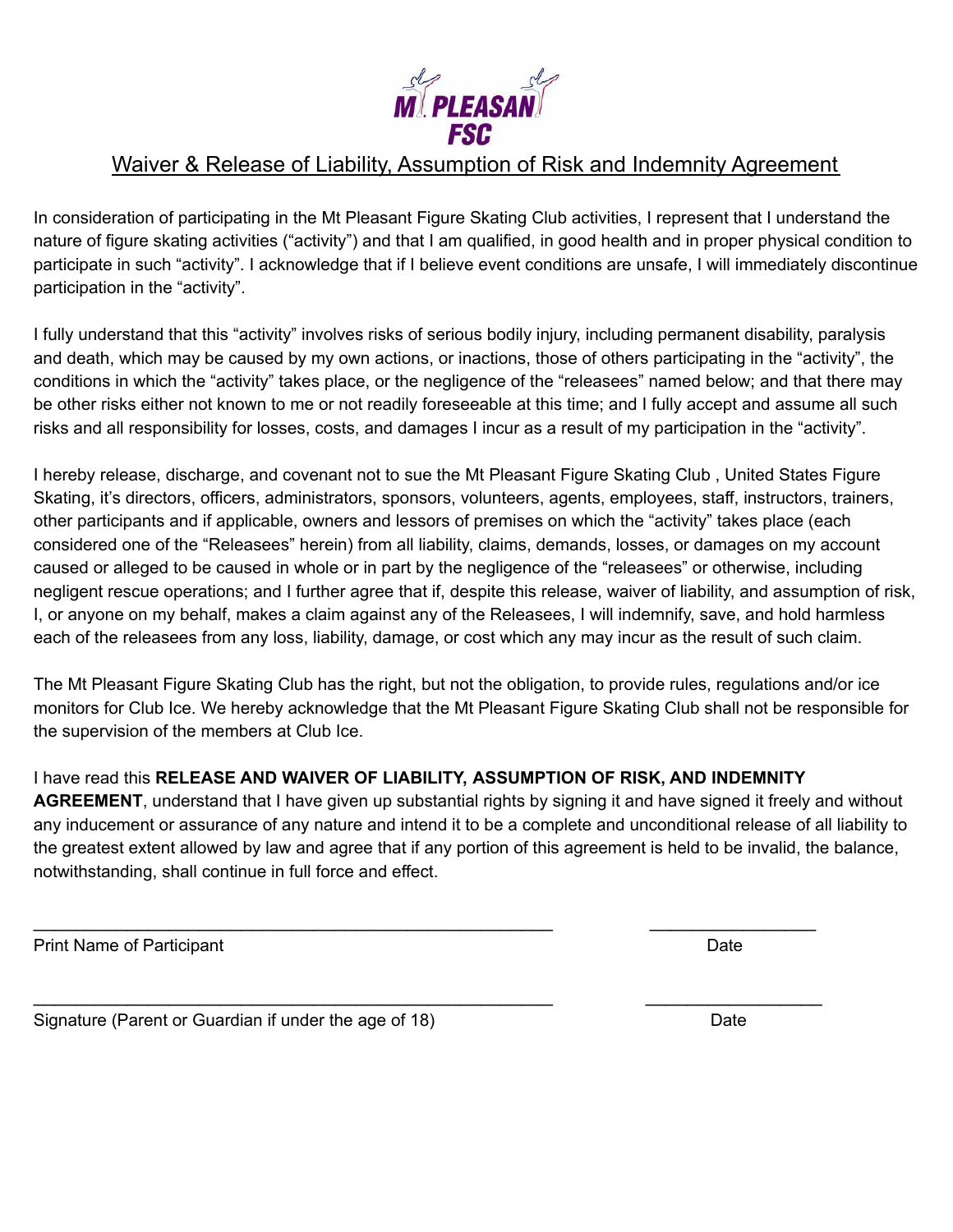

## **Jump Harness Consent and Waiver of Responsibility**

The Mt. Pleasant Figure Skating Club undertakes no responsibility for damages or injuries suffered by any skater while using our jump harness. In consideration of the above, skater's siblings, parents, guardians, and coach shall be deemed to agree to assume all risks of injury to their person and property resulting from and caused by, or connected with conduct and usage of the MPFSC jump harness and to waive and release any and all claims which they may have against the Mt. Pleasant Figure Skating Club, its officers and/or employees and staff.

Any outside coach granted permission to use the MPFSC harness will be responsible for repairs should any damage outside the normal wear and tear occur.

|            | Print Name of Participant:                  |      |  |
|------------|---------------------------------------------|------|--|
| Signature: | (Parent or Guardian if under the age of 18) | Date |  |
|            |                                             |      |  |

## **Concussion Awareness Information:**

Please read the following information carefully and sign below.

**A concussion is a type of traumatic brain injury that changes the way the brain normally works.** A concussion is caused by a bump, blow, or jolt to the head or body that causes the head and brain to move rapidly back and forth. Even a "ding," "getting your bell rung," or what seems to be a mild bump or blow to the head can be serious.

**WHAT ARE THE SIGNS AND SYMPTOMS OF CONCUSSION?** Signs and symptoms of concussion can show up right after the injury or may not appear or be noticed until days or weeks after the injury. If a student reports one or more symptoms of concussion listed after a bump, blow, or jolt to the head or body, they should be kept out of play the day of the injury and until a healthcare professional, experienced in evaluating for concussion, says they are symptom-free and it's OK to return to play.

A student should receive immediate medical attention if after a bump, blow, or jolt to the head or body s/he exhibits any of the following danger signs:

- One pupil larger than the other
- Is drowsy or cannot be awakened
- A headache that not only does not diminish, but gets worse
- Weakness, numbness, or decreased coordination
- Repeated vomiting or nausea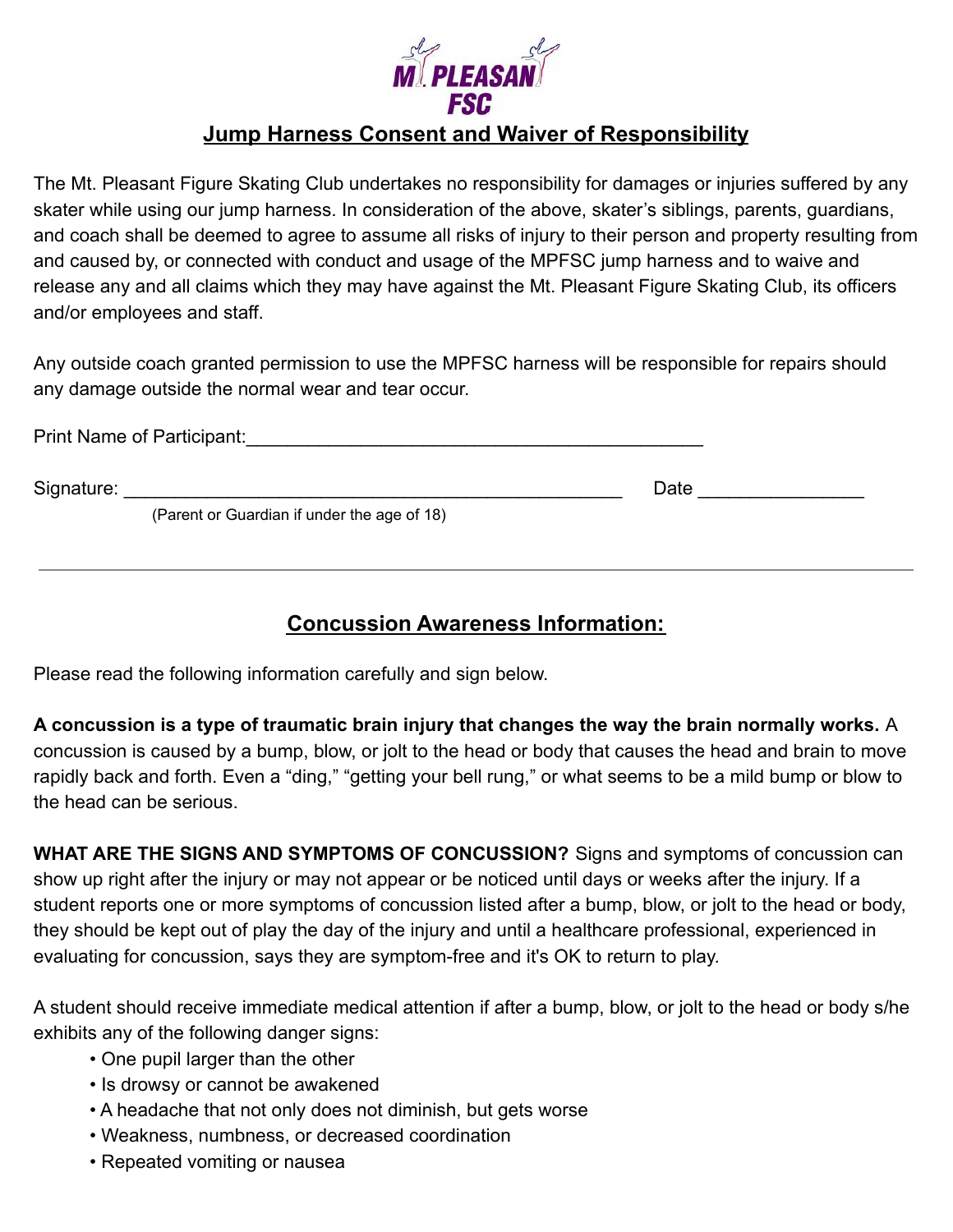- Slurred speech
- Convulsions or seizures
- Cannot recognize people or places
- Becomes increasingly confused, restless, or agitated
- Has unusual behavior

• Loss of consciousness (even a brief loss of consciousness should be taken seriously) However, it is important to note that most concussions occur without loss of consciousness.

**It is important for a student to report concussion symptoms.** If a student has a concussion, their brain needs time to heal. While a student's brain is still healing, they are much more likely to have another concussion. Repeat concussions can increase the time it takes to recover. In rare cases, repeat concussions in young students can result in brain swelling or permanent damage to their brain. They can even be fatal.

## **By signing below, I am acknowledging that I have received Concussion Awareness Information from MPFSC.**

Print Name of Participant: <u>Lateral and the set of the set of the set of the set of the set of the set of the set of the set of the set of the set of the set of the set of the set of the set of the set of the set of the se</u>

Signature: \_\_\_\_\_\_\_\_\_\_\_\_\_\_\_\_\_\_\_\_\_\_\_\_\_\_\_\_\_\_\_\_\_\_\_\_\_\_\_\_\_\_\_\_\_\_\_\_ Date \_\_\_\_\_\_\_\_\_\_\_\_\_\_\_\_

(Parent or Guardian if under the age of 18)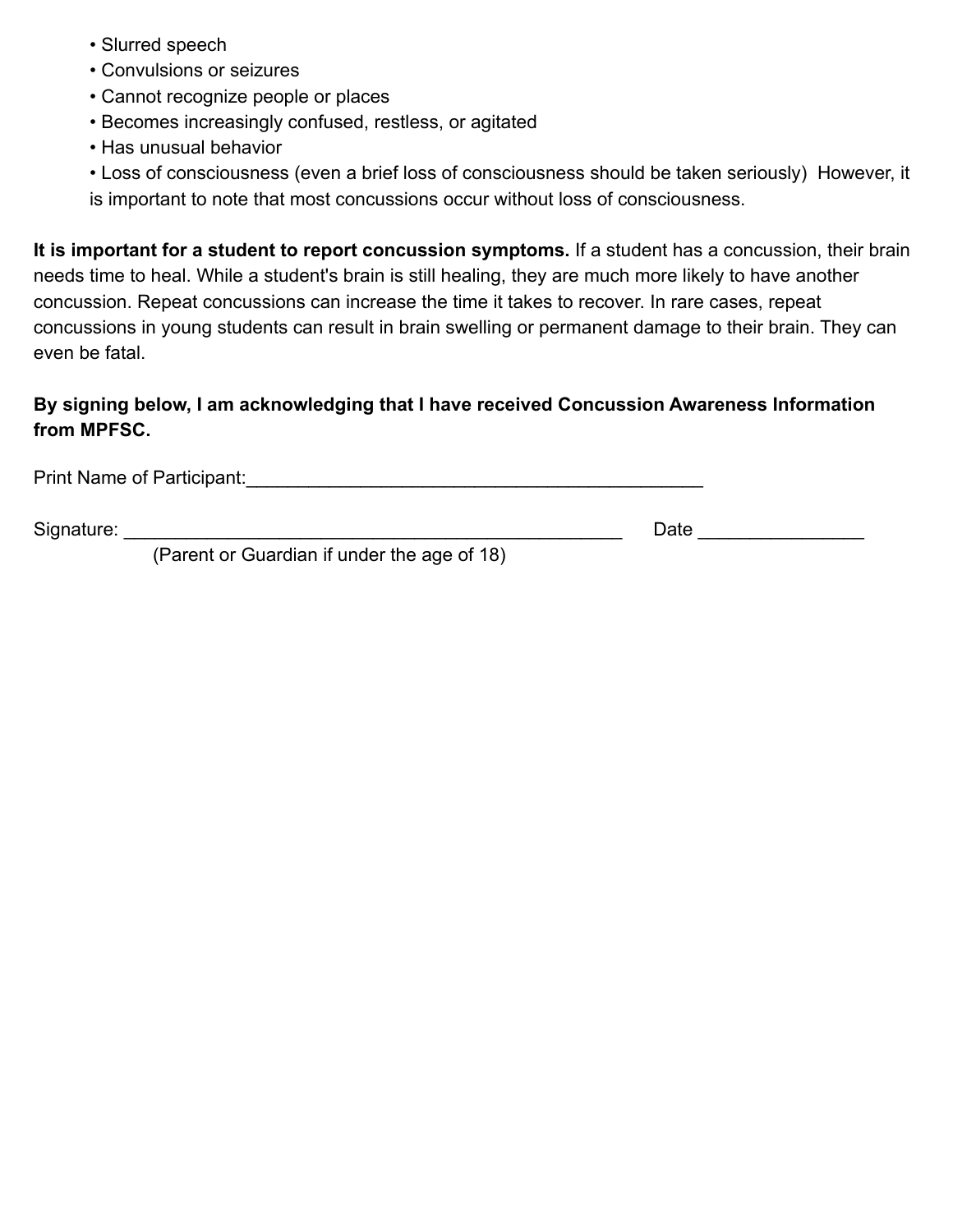

**Skater code of Conduct/Responsibilities:** As a member of the Mt. Pleasant Figure Skating Club and U.S. Figure Skating, I promise to conduct myself in an appropriate manner whenever and wherever I am representing my club and the sport of figure skating.

**General Guidelines:** Skating is basically an individual sport and most practice sessions are pretty unstructured. **It is important to know that some basic rules must be observed for safety and to ensure that everyone can make effective use of their time.** Respect and courtesy must be shown at all times to coaches, ice monitors, parents, U.S. Figure Skating officials and guests, and fellow club members on or off the ice or at any other rink while representing the Mt. Pleasant Figure Skating Club. Maintain a positive attitude and outlook. Help others to see their strengths. Set a good example for other, less experienced skaters. Our club is committed to promoting a positive and friendly environment for all skaters. Remember 'The Golden Rule' —treat other people like you want to be treated—with respect.

### **Ice Etiquette and Safety:**

- 1. While in lessons or practice, it is the skater's responsibility to always be conscientious and aware of other skaters around them.
- 2. Skaters must skate with the flow of other skaters and familiarize themselves with the most commonly used areas for jumps and spins, i.e. "lutz corners"
- 3. The only time a skater has the SOLE right of way is when they are skating their program to music. When you hear another member's music, please extend that person the courtesy and move out of their path momentarily. This only takes a moment and you will enjoy the same courtesy while you are performing your program.
- 4. The skater, who is 'on program,' has the right-of-way. Other skaters are expected to give them free maneuvering room. Second in priority are the skaters who are currently in lessons with their coach or in the jump harness.
- 5. Advanced skaters are expected to exhibit patience toward beginner members of the club. Remember, you were an inexperienced skater once, and it takes time for our future generation to advance to the point where they are completely comfortable skating with all levels of skaters.

#### **Music Programs:**

CD's/Music players are placed 'in line' to be played. A coach may request the music of a skater in a lesson to be played next, bypassing (bumping) those not in a lesson.

## **Falls and Injuries:**

If you fall, get up quickly. Remember other skaters have a much harder time seeing you when you are down on the ice. Don't stay there any longer than necessary. If you injure yourself, let someone on the ice know as soon as possible. If you see someone else fall and think they may be injured, don't touch him or her. The best thing to do is to have someone stand guard over them until a qualified adult can come help them.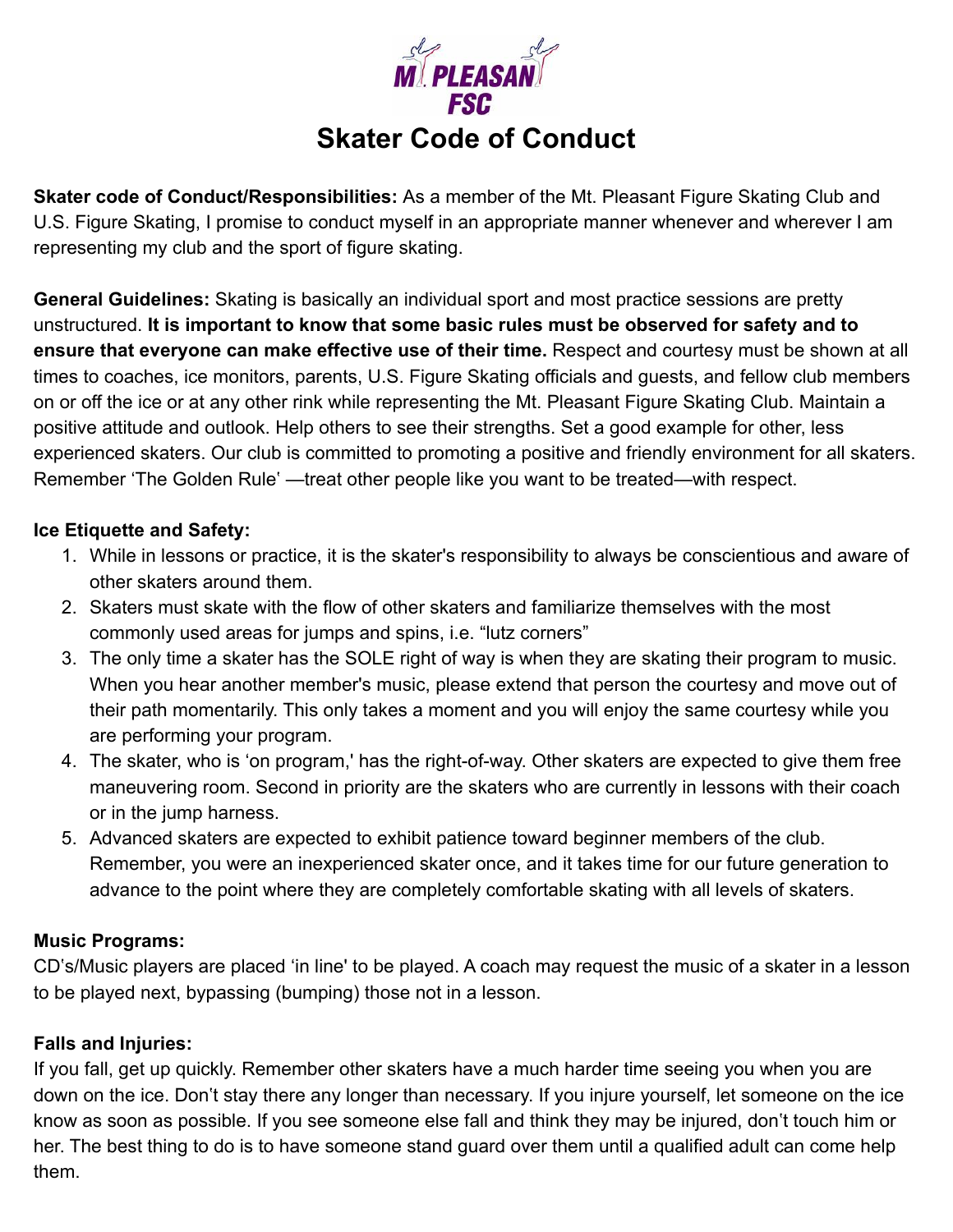#### **Payments:**

Skaters must have a MPFSC punch card with time left, buy a new card, or pay the drop in rate for that night in order to use club ice. No punch card or drop in fee, no ice use. Payment must be taken care of BEFORE stepping on the ice. Payments for Punch Cards or drop in fees should be given to the ice monitor. **ALL Skaters must check in with the ice monitor prior to entering the ice.** - Please see MPFSC's Punch Card Terms & Conditions for full details.

#### **Ice Time:**

You should be on the ice at all times during your session. Be punctual for lesson times, be prepared, and be properly dressed. Try to go out to the ice with everything you will need. (jackets, gloves, music, water bottles, etc) If necessary make yourself a checklist so you do not waste valuable ice time.

**Phones:** During ice time, phones should only be used in the event of an emergency or if you or your coach is recording something for you to review. Texting, snapchat, Instagram, etc are for down time not the time you have purchased to skate. If your coach needs to constantly come looking for you for your lesson, that coach has the right to hold onto your phone during the session and only return it once the session is over.

#### **Food:**

Absolutely NO eating or chewing of gum on the ice. Water bottles ARE permitted.

#### **Visiting:**

Ice is for skating, not for visiting. DO NOT stand around talking. This wastes expensive ice and is a hazard to other skaters.

**Be Respectful of others:** We ALL need to be respectful and positive with each other. If there are any issues that you cannot resolve kindly with each other please speak to a parent or coach. Our younger skaters look up to and learn from our veteran skaters and they will act in your image, so please make sure you are setting a good example at all times.

I have read and fully understand the above "Skater Code of Conduct" and agree to abide by the guidelines listed.

Print Name of Skater:\_\_\_\_\_\_\_\_\_\_\_\_\_\_\_\_\_\_\_\_\_\_\_\_\_\_\_\_\_\_\_\_\_\_\_\_\_\_\_

Skater's Signature: \_\_\_\_\_\_\_\_\_\_\_\_\_\_\_\_\_\_\_\_\_\_\_\_\_\_\_\_\_\_\_\_\_\_\_\_\_\_\_\_\_ Date \_\_\_\_\_\_\_\_\_\_\_\_\_\_\_\_

Parent or Guardian Signature: \_\_\_\_\_\_\_\_\_\_\_\_\_\_\_\_\_\_\_\_\_\_\_\_\_\_\_\_\_\_\_\_\_ Date \_\_\_\_\_\_\_\_\_\_\_\_\_\_\_\_

(not required if over 18)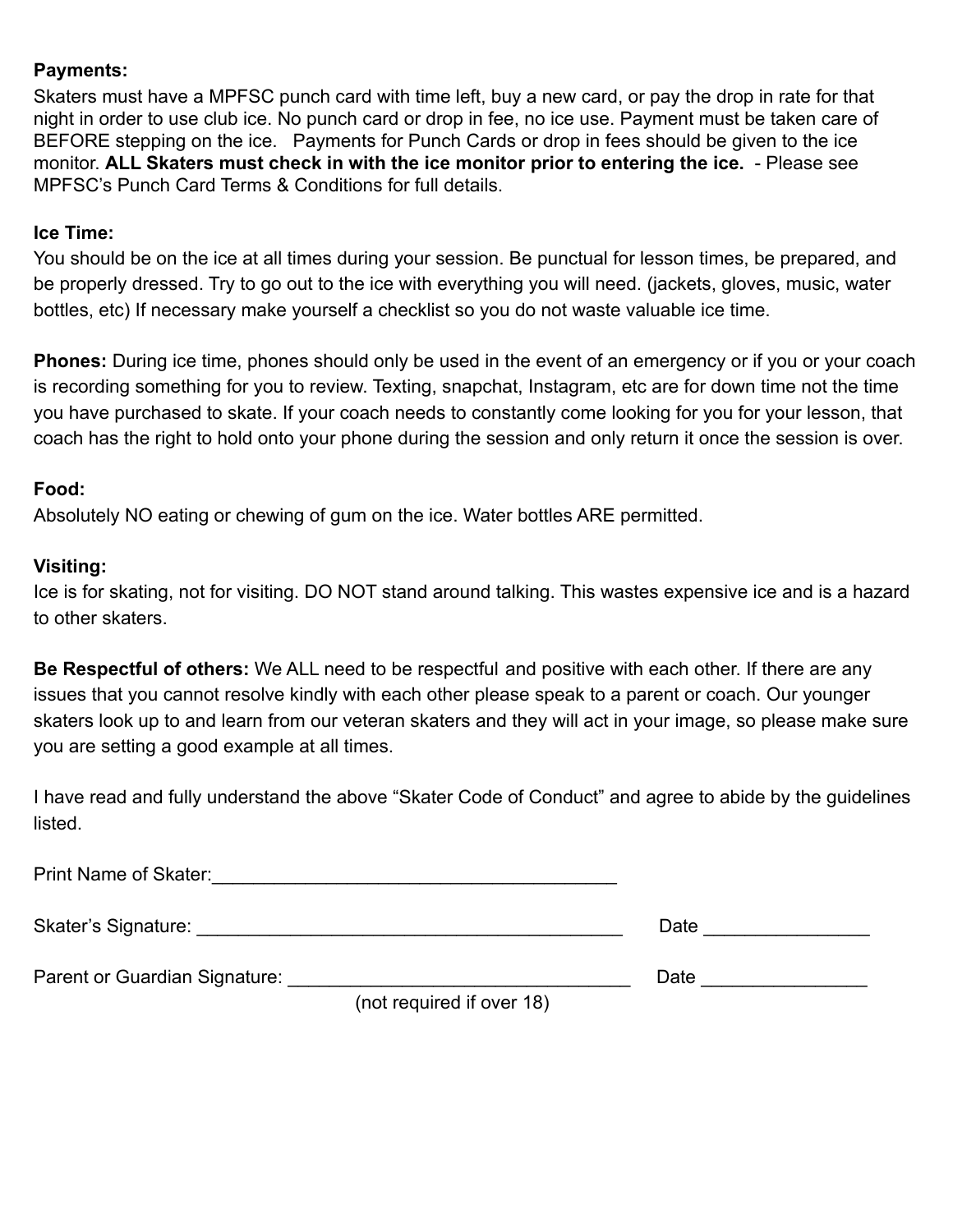

# MPFSC Club Room Policy

The following rules will apply to anyone who uses the MPFSC club room.

- 1. **Skaters, coaches or anyone using the club room should take all of their belongings home with them after they skate.** No zuca bags or other skate bags, skates or other personal belongings should be left in the locker room. The exception to this would be large props and skates that are being left to be sharpened. Please note with this we cannot be responsible for lost or stolen items.
- 2. **There are no assigned spots, first come first serve.** If someone is in your preferred spot, simply choose another for that day. Be respectful of other skaters' belongings.
- 3. **Be responsible for your own items.** Trash should be picked up and all items taken care of or taken home with you each day. We need to keep our limited space as neat and tidy as possible. Items left behind will be kept in a "lost & found" box for approximately one week and then disposed of. Trash includes items such as used water bottles, candy and chip wrappers, socks, gloves etc.
- 4. **Clean Up Sessions:** Clean up sessions will be held periodically during the skating year. Club Members who use the locker room are asked to participate if at all possible. This is a great way to complete some of your volunteer hours. Notifications will be sent out in advance when clean up sessions are scheduled.

Please remember, using the MPFSC Club Room is a club member privilege and treat the space as such.

I have read and understand the MPFSC Club Room Policy:

Print Name of Skater:\_\_\_\_\_\_\_\_\_\_\_\_\_\_\_\_\_\_\_\_\_\_\_\_\_\_\_\_\_\_\_\_\_\_\_\_\_\_\_

Skater's Signature: <br>
Skater's Signature:

Parent or Guardian Signature: \_\_\_\_\_\_\_\_\_\_\_\_\_\_\_\_\_\_\_\_\_\_\_\_\_\_\_\_\_\_\_\_\_ Date \_\_\_\_\_\_\_\_\_\_\_\_\_\_\_\_

(not required if over 18)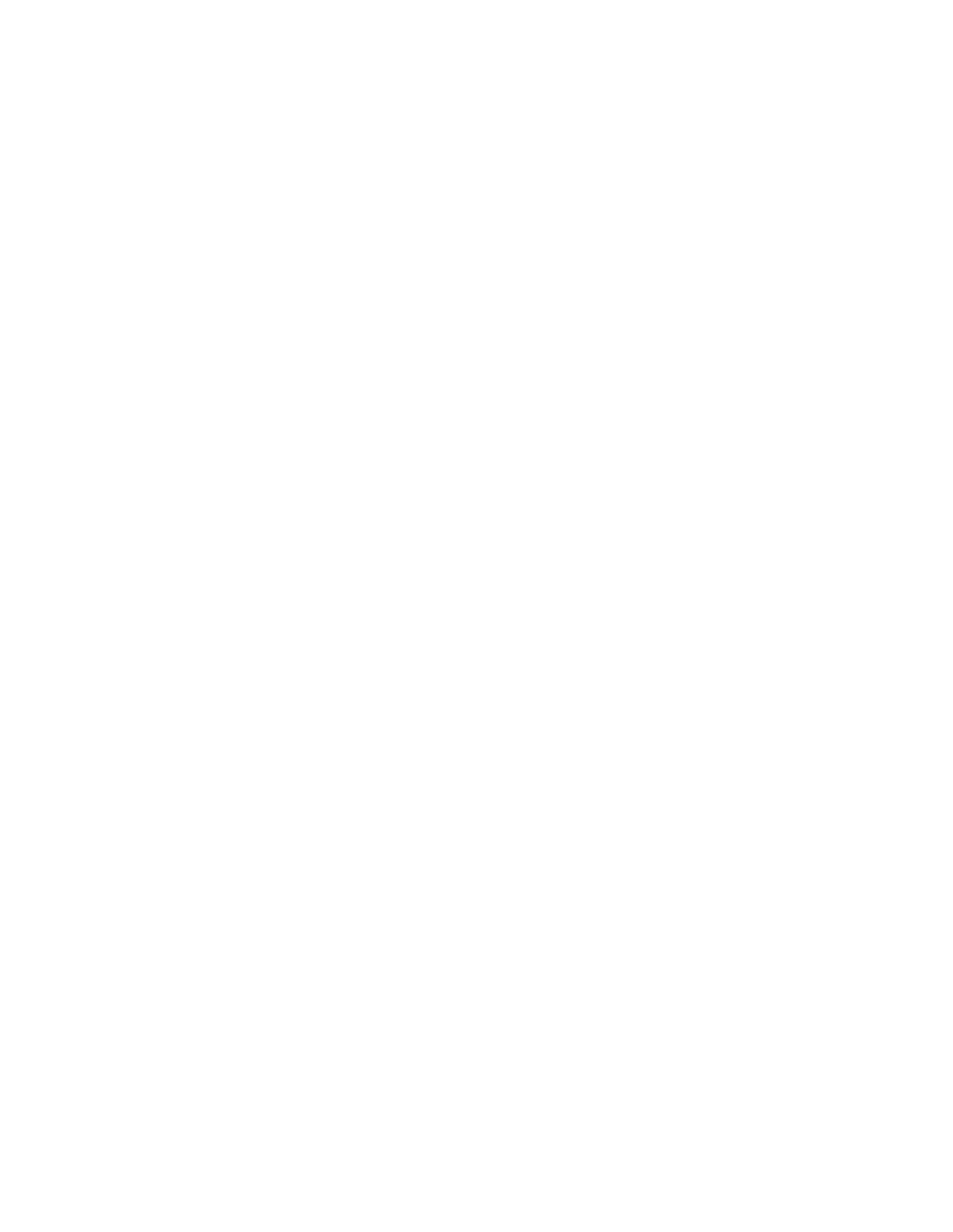

Mt. Pleasant Figure Skating is committed to creating a safe and positive environment for members' physical, emotional and social development and ensuring that it promotes an environment free of misconduct.

Preamble: The essential elements of character building and ethics in sports are embodied in the concept of sportsmanship and six core principles: respect, responsibility, fairness, caring, trustworthiness and good citizenship. The highest potential of sports is achieved when competition reflects these "six pillars of character" (Arizona Sports Summit Accord).

By signing below I hereby agree that:

- 1. I will encourage good sportsmanship by my actions, demonstrating positive support for all skaters, coaches, and officials at every practice, competition and test session.
- 2. I will place the emotional and physical well being of my child and others ahead of my desire to win.
- 3. I will encourage my child to skate in a safe and healthy environment by maintaining a respectful and courteous attitude to others.
- 4. I will promptly inform my child's coach of any physical/mental disability or challenge affecting my child that may affect the safety of my child or others.
- 5. I will teach my child that doing his/her best is more important than winning.
- 6. I will do my best not to ridicule, bully, blame, or yell at my child or other skaters, coaches, officials or volunteers in response to a poor performance or for any other reason.
- 7. I will do my best to make skating fun at all times and will remember that my child participates in sports for his/her own enjoyment and satisfaction.
- 8. I will teach my child to treat other skaters, coaches, fans, volunteers, officials, and rink staff with respect, regardless of race, creed, color, sexual orientation or ability. I will also take action and report any acts of bullying, harassment or abuse to the appropriate Authorities.
- 9. I will applaud any effort in both victory and defeat emphasizing positive accomplishments and learning from mistakes.
- 10. I will teach my child to resolve conflicts calmly and peacefully without resorting to hostility or violence.
- 11. I will be a positive role model for my child and others.
- 12.I will demand a figure skating environment for my child that is free of drug or alcohol abuse and agree that I will not use or provide to a third party any illegal drug prohibited by applicable federal, state, or municipal law.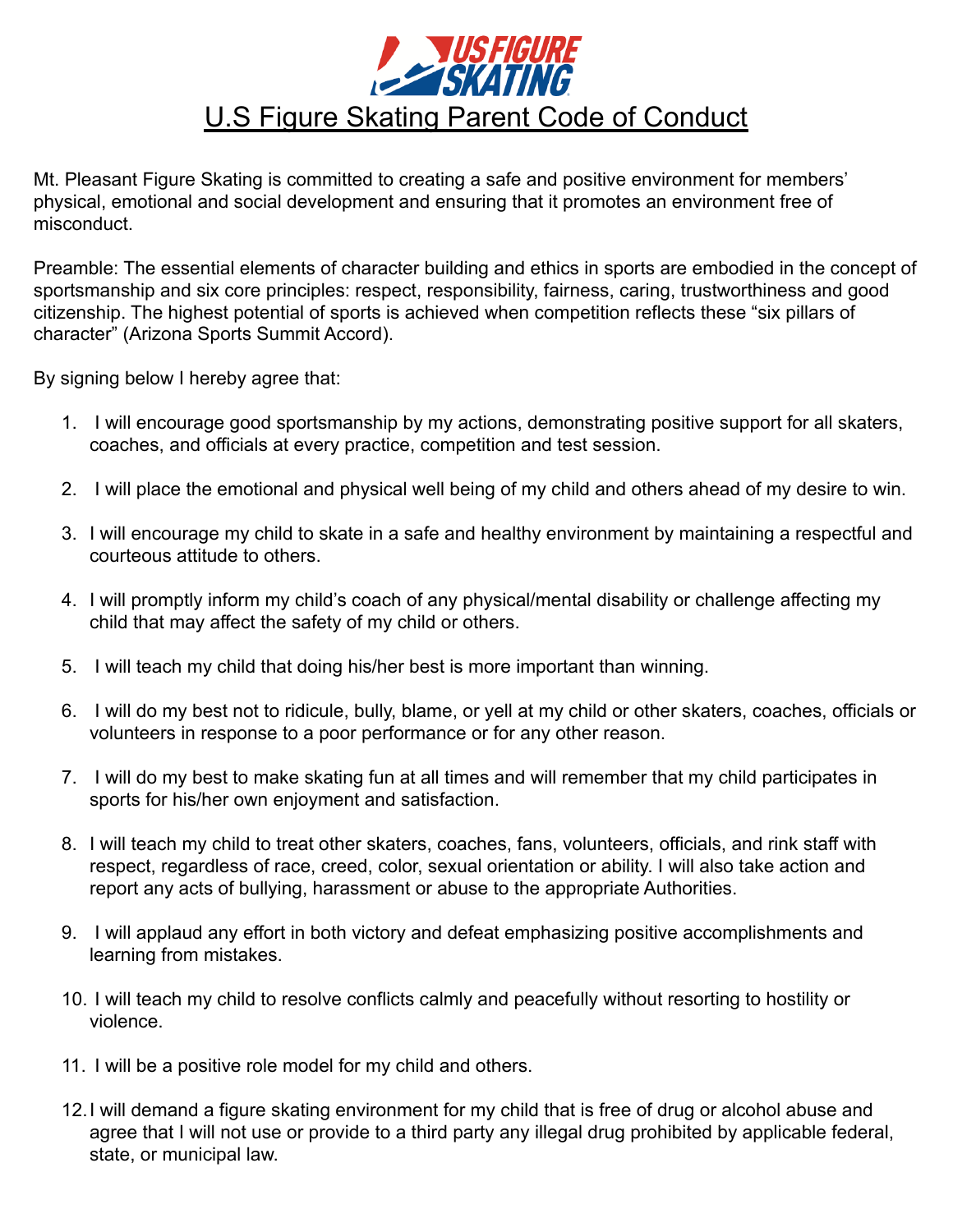- 13.I will not assist or condone any athlete's use of a banned substance as described by the International Olympic Committee, International Skating Union, United States Olympic Committee, or U.S. Figure Skating, or, in case of athletes, to use such drugs or refuse to submit to properly conducted drug tests administered by one of these organizations.
- 14.I will expect my child's coach to be in compliance with all requirements of U.S. Figure Skating and the Professional Skaters Association, to continue their education and training through programs offered by U.S. Figure Skating, the Professional Skaters Association and other accredited organizations.
- 15. I will respect my child's coach and refrain from "side line" coaching my child or other Skaters.
- 16. I agree to educate myself regarding the proper procedures to follow when establishing or terminating a coaching relationship.
- 17. I will respect the decisions of officials, their authority and decisions during competitions and test sessions and teach my child to do the same.
- 18. I will show appreciation and recognize the importance of volunteers and club officials. I will fulfill my responsibility to help my club with membership, special projects, competitions and test sessions.
- 19. I will become familiar with the rules of the U.S. Figure Skating and teach my child accordingly.
- 20.I will support and respect all skaters and their right to participate.

Parent or Guardian Signature: example and the set of the Date and Date and Date and Date and Date and Date and Date and Date and Date and Date and Date and Date and Date and Date and Date and Date and Date and Date and Dat